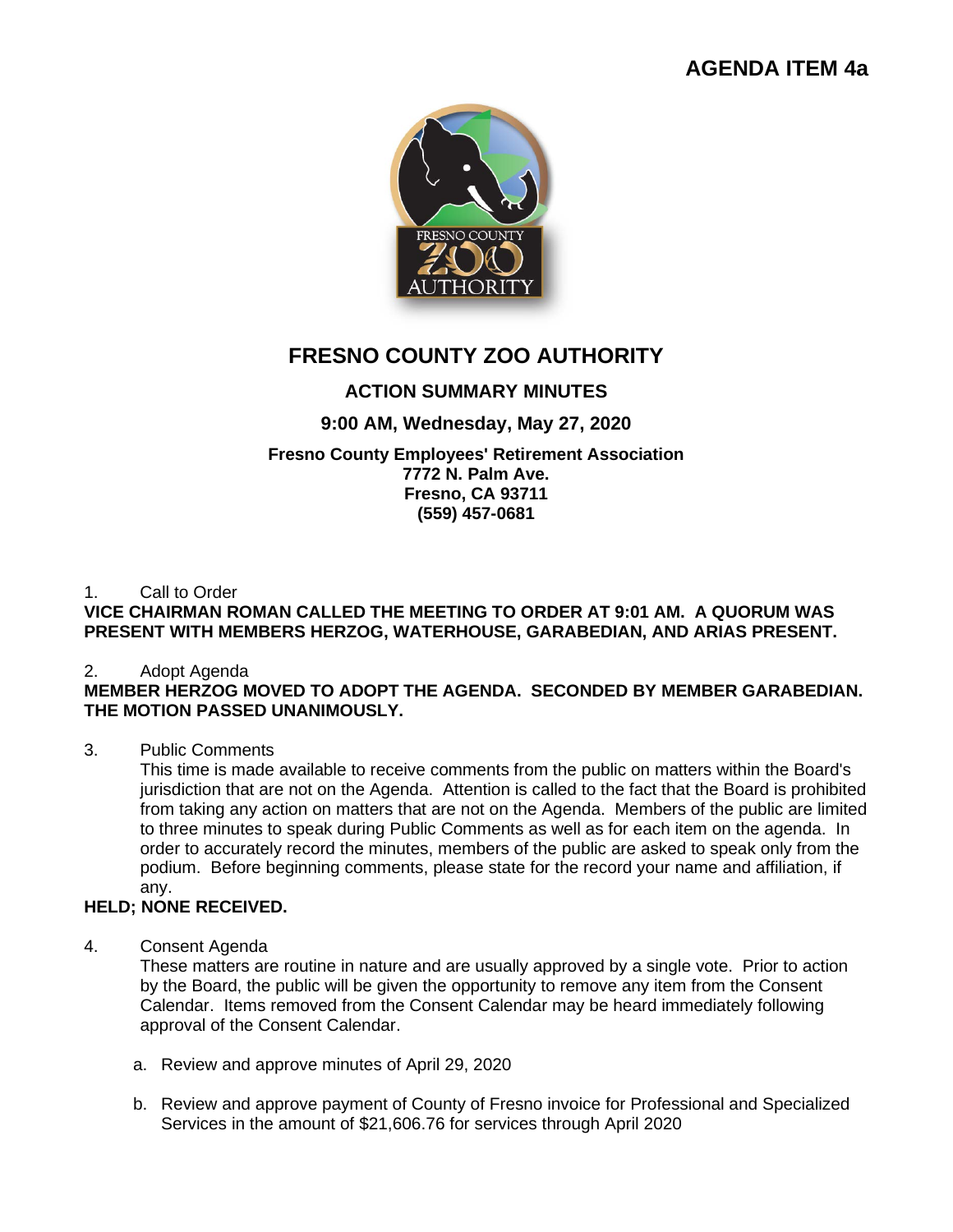c. Receive Treasurer's Reports for March, Quarter ended March 31, 2020, and April 2020

#### **MEMBER WATERHOUSE MOVED FOR APPROVAL OF THE CONSENT AGENDA ITEMS. SECONDED BY MEMBER ARIAS. THE MOTION PASSED UNANIMOUSLY.**

5. Receive Fresno Chaffee Zoo Director's report

**RECEIVED. DIRECTOR SCOTT BARTON REPORTED. ALL FOCUS IS ON REOPENING PLAN. HOLD ON THE OPENING IS FROM THE STATE AS THE PLAN EXCLUDES ZOOS. WILL BRING A REQUEST FOR ZOOPLEX AND AMBASSADOR ANIMAL PROJECTS DURING THE NEXT BOARD MEETING FOR APPROVAL. OUT TO BID FOR KINGDOMS OF ASIA.**

6. Receive Fresno Chaffee Zoo Corporation First Quarter 2020 Board Financial Report **RECEIVED. LILY WACHTER REPORTED ON ZOO FINANCIALS AND IMPACT OF ZOO CLOSURE.** 

7. Approve and authorize the estimated administrative revenues and appropriations for the 2020- 21 budget year

**TREASURER MARKS REPORTED. FOLLOWING DISCUSSION, MEMBER ARIAS MOVED FOR APPROVAL WITH THE ELIMINATION OF THE CONTINGENCY LINE OF \$194,408. SECONDED BY WATERHOUSE. THE MOTION PASSED UNANIMOUSLY.**

8. Receive staff reports

**COORDINATOR ALEXANDER REPORTED ON INFORMATION RECEIVED FROM COUNTY COUNSEL REGARDING OBTAINING A LOAN AGAINST MEASURE Z FUNDS AS WELL AS THE USE OF ADDITIONAL FUNDS FROM THE ADMINISTRATIVE FUNDS GIVEN THE COVID-19 PANDEMIC. MEMBER ARIAS REQUESTED THE INFORMATION IN WRITING. ALEXANDER WILL EMAIL IT TO THE BOARD.**

9. Approve next meeting date.

Dates include:

Wednesday, June 24, 2020 Wednesday, July 29, 2020 Wednesday, August 26, 2020

#### **NO CHANGES AND LEFT SCHEDULE AS IS. NO VOTE REQUIRED GIVEN THE CALENDAR WAS ALREADY APPROVED THE BEGINNING OF THE YEAR.**

10. Chair's comments **NO COMMENTS RECEIVED**

11. Board Member comments **NO COMMENTS RECEIVED**

12. Adjourn

**THERE BEING NO FURTHER BUSINESS BEFORE THE BOARD, MEMBER HERZOG ADJOURNED THE MEETING AT 9:56 AM**.

All supporting documentation is available for public review in the office of the Fresno County Zoo Authority, 2281 Tulare Street, Room 304, Fresno, CA 93721, during regular business hours.